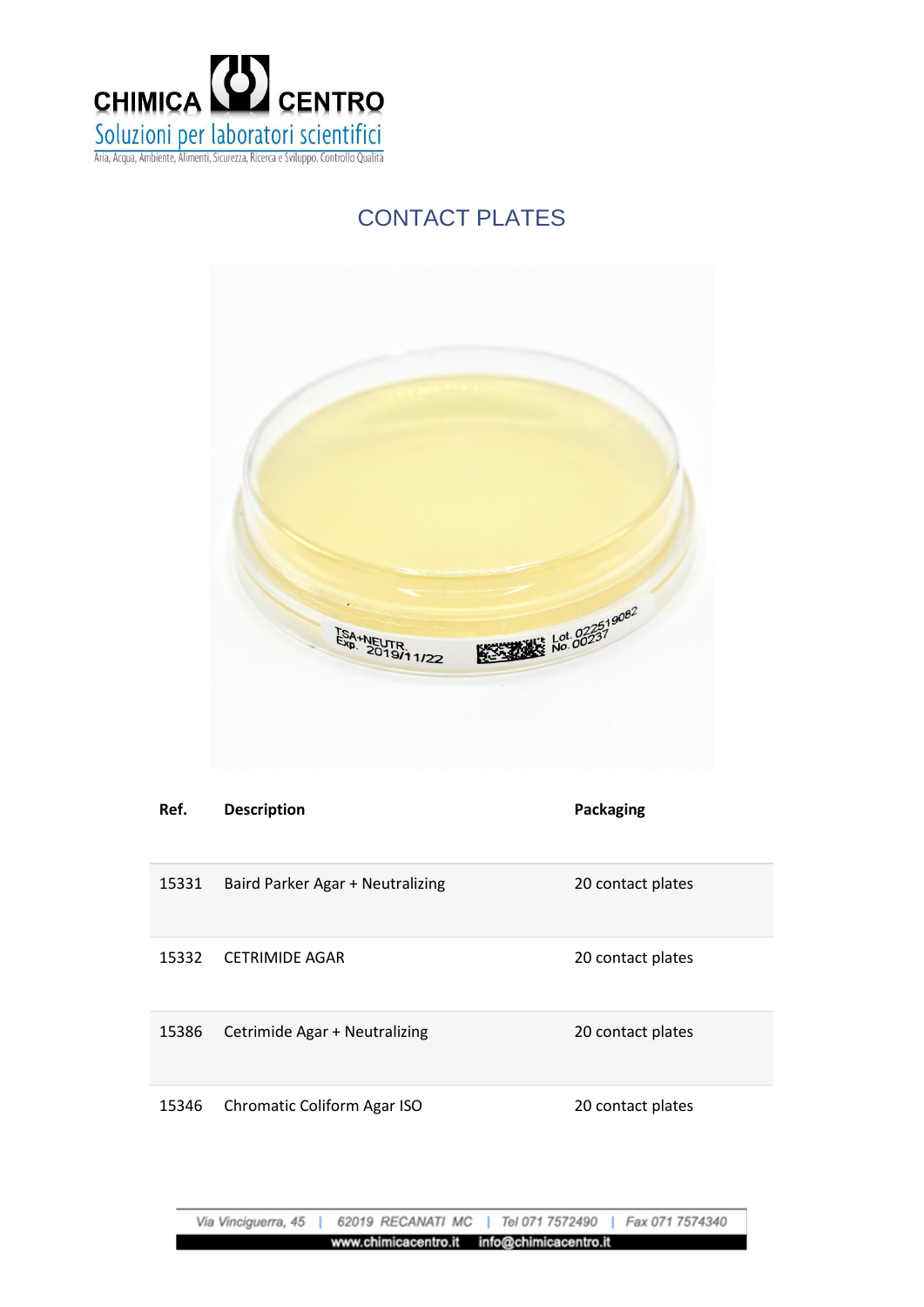

| Ref.  | <b>Description</b>                  | <b>Packaging</b>           |
|-------|-------------------------------------|----------------------------|
| 15205 | DG 18 Agar + Neutralizing           | 20 lockable contact plates |
| 15376 | LEGIONELLA AGAR (GVPC)              | 20 contact plates          |
| 15334 | Legionella BCYE Agar                | 20 contact plates          |
| 15368 | m-FAECAL COLIFORM AGAR              | 20 contact plates          |
| 15329 | MacConkey Agar                      | 20 contact plates          |
| 15328 | <b>MANNITOL SALT AGAR</b>           | 20 contact plates          |
| 15325 | Plate Count Agar                    | 20 contact plates          |
| 15336 | Plate Count Agar + Neutralizing     | 20 contact plates          |
| 15360 | Plate Count Agar+TTC+Neutralizing   | 20 contact plates          |
| 15354 | R <sub>2</sub> A AGAR               | 20 contact plates          |
| 15374 | <b>ROSE BENGAL AGAR + CAF</b>       | 20 contact plates          |
| 15385 | Rose Bengal CAF Agar + Neutralizing | 20 contact plates          |